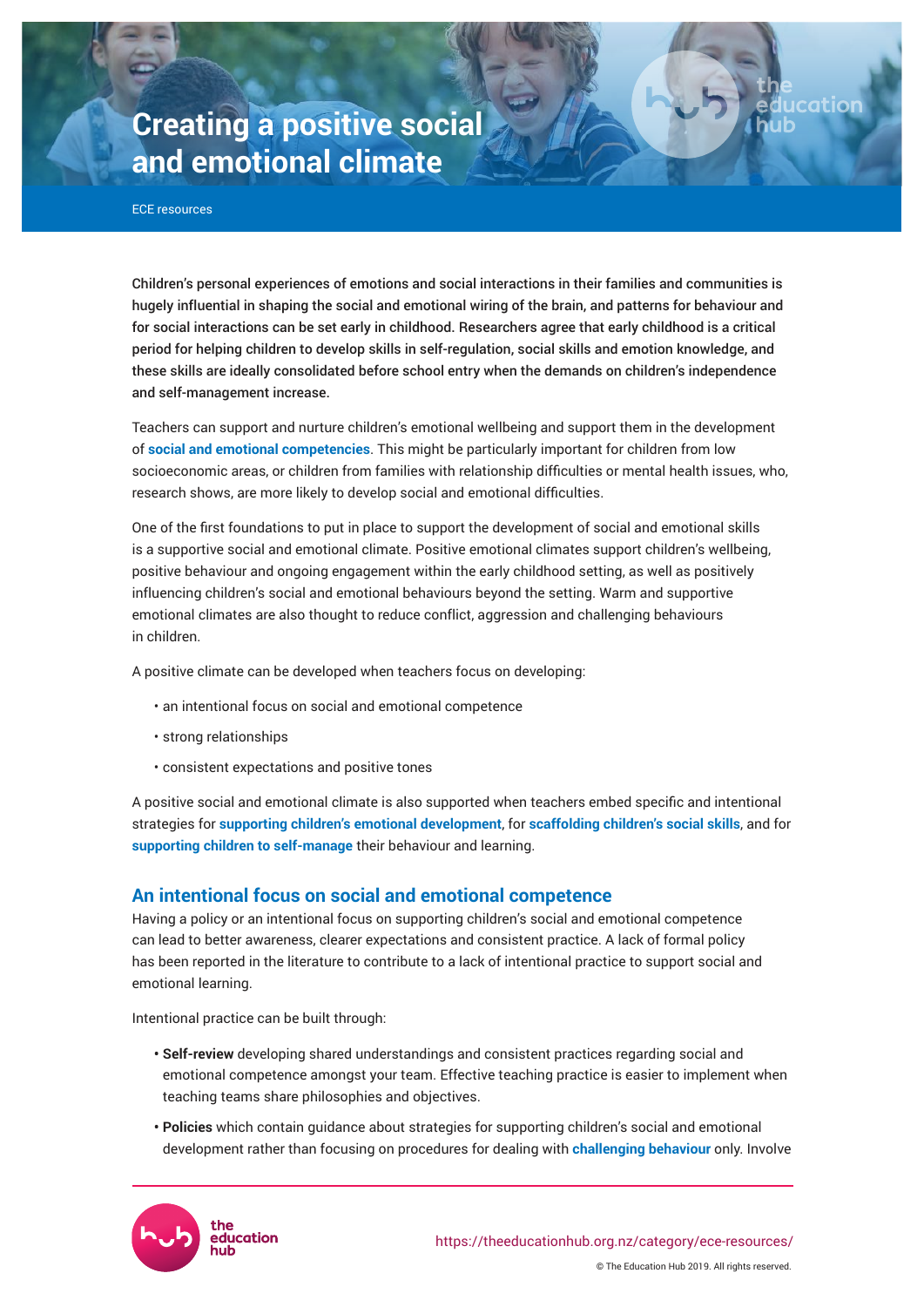families in reviewing policies and guidance, and use this as an opportunity to find out about families' beliefs about and expectations of appropriate behaviours for their children, as well as beliefs about the best way for children to develop these behaviours.

- **Reflective practice** focused on emotions, and on discussing and reflecting on relationships that you hold with individual children.
- **Displays, assessments, and conversations with families** about children's learning that focus on children's developing social and emotional competencies.

### **Strong relationships**

**[Strong, positive relationships and supportive interactions](https://theeducationhub.org.nz/what-matters-in-infant-and-toddler-pedagogy/)** between teachers and children are found to form a foundation for children's appropriate social and emotional development. Children's ability to engage in learning opportunities and eventual school success are hugely influenced by their ability to establish a strong relationship with a teacher. Children with secure attachment relationships are more likely to have good social skills and emotional literacy and regulatory skills. Research also suggests that children with insecure attachments to their parents are able to create secure relationships with teachers in compensation, resulting in the same positive consequences for their social and emotional learning.

Strong relationships enable teachers to support children to develop confidence, self-efficacy and positive representations of themselves. Children with high self-esteem are more resilient and better able to regulate emotions because they have high expectations for being able to manage difficulties and achieving success. They also allow teachers to teach prosocial and emotionally appropriate behaviours through being a trusted model. Children pay more attention to teachers that are responsive and caring towards them. Strong relationships help children with regulating their emotions (which will influence their capacity to develop self-regulation and resilience), and offer a sense of safety (which can help reduce challenging behaviours). They also encourage the development of language and social skills, with early language in particular important for sophisticated social interaction. Strong relationships also support children to develop successful relationships with peers, as the experience of warm and sensitive relations with adults influence children's expectations of other relationships and lead them to recreate similar relations with their peers.

Strong relationships can be built through:

- **Transition processes** that focus on welcoming, continuity and belonging, as well as daily welcoming of every child and whānau by name.
- Plenty of **one-to-one interactions** with each child, conversing about shared interests and experiences, following the child's lead in play, and developing episodes of **[sustained shared thinking](https://theeducationhub.org.nz/category/ece-resources/intentional-teaching-in-ece/)**. Research shows that teachers' relationships with children can be strengthened when teachers focus on strengthening daily interactions with children. Listen attentively and appreciatively to children's communications, be emotionally available and respond to children's emotional cues and perspectives.
- **Positive feelings, attention and warmth** towards children, praise and encouragement. Consider children's preferences and cultural expectations when expressing warmth and affection or praising diverse children, including challenging children (who are often the ones who need it most). Smile at children and use affectionate words or terms of endearment, brief tickles, pats on the back, special handshakes, and cuddles on your lap. Expression of affection by teachers is found to be linked to children's ability to appropriately show emotion and interact appropriately with peers, while negative interactions are associated with increases in behaviour issues.

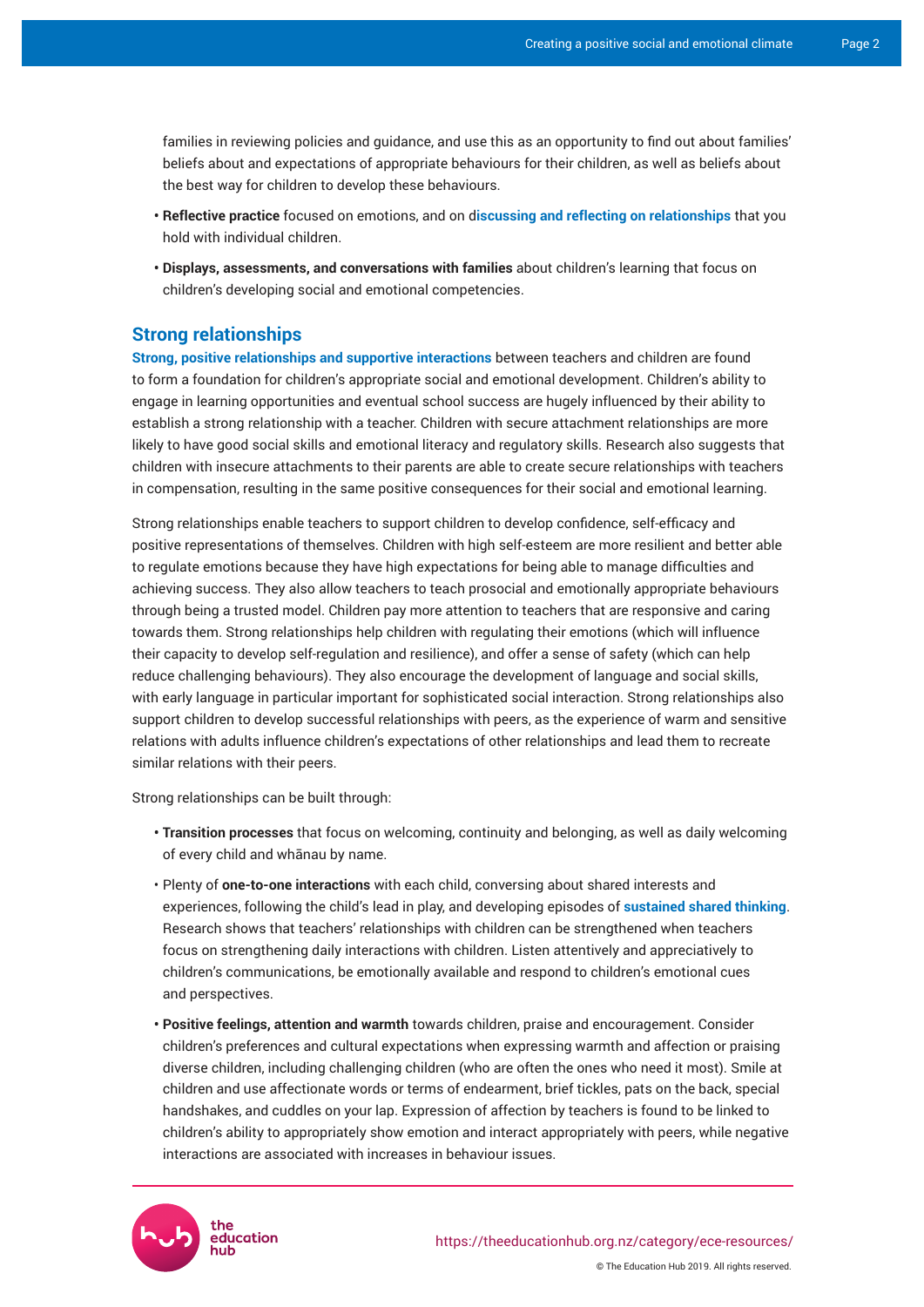- **Synchronising emotions** through coordinating actions, facial expressions, vocalisations and eye contact.
- **Home visits** and sharing positive news and notes with families.

#### **Consistent expectations and positive tones**

Consistent expectations and routines and positive, supportive environments contribute to a positive climate by helping to reduce anxiety for children and supporting them to be competent and capable in the setting. Consistent and well-understood expectations also serve to communicate and enact key values related to social and emotional competence, such as being considerate and showing kindness and empathy.

Consistent expectations and a positive atmosphere enable children to openly communicate feelings and distress and play and interact with each other in positive, sociable ways. They also allow children to practice social and emotional skills, experiment and take risks while feeling secure and trusting that the environment is predictable, consistent and fair. Consistent expectations and a positive tone also support children to take initiative and share ideas in ways that enhance their self-esteem.

Consistent expectations can be built through:

- **Key values** which guide practices in your setting, and are linked to expectations of behaviour. Refer to these often during interactions with children.
- **Clear expectations for behaviour** which children have helped to construct, and which are used to ensure consistent responses to children's behaviour. Use simple language and plan how you will teach, prompt and model these expectations (encourage older children to help with this). Use childfriendly visual cues to remind children of expectations.
- **Clear and calm routines** with explanations about how these keep everyone safe and activities running smoothly. Review expected behaviours and routines regularly with children to ensure they are still useful and appropriate.
- **Acknowledgment for children's attempts to meet expectations**. Comment on ways in which children are demonstrating key values such as becoming more caring or more responsible..
- **Opportunities for children to take responsibility** for the needs of the group, or show others important routines and valued actions, for example, through peer tutoring or leadership roles.

A positive tone to your early childhood setting can be created through:

- **Supportivelanguage,friendlytones,andafocusonaffirmingchildrenandfamilies.** Share the positive aspects of the day with families as children leave and celebrate children's successes and achievements. Avoid expressing negative emotions, criticism, nagging, yelling and reprimands.
- **Well-organised materials and environments** that promote children's active and appropriate engagement and enable relaxed and playful interactions between teachers and children so that teachers do not need to spend time managing children's inappropriate behaviour.
- **Rich, meaningful, and well-resourced curricular programmes,** that are responsive to children's needs and preferences. Children are more likely to be engaged, cooperative and demonstrate positive behaviours when they are involved with the people and activities that they enjoy. Offering a choice of activities and materials gives children a sense of control or power over their environment, increasing motivation and participation.



© The Education Hub 2019. All rights reserved.